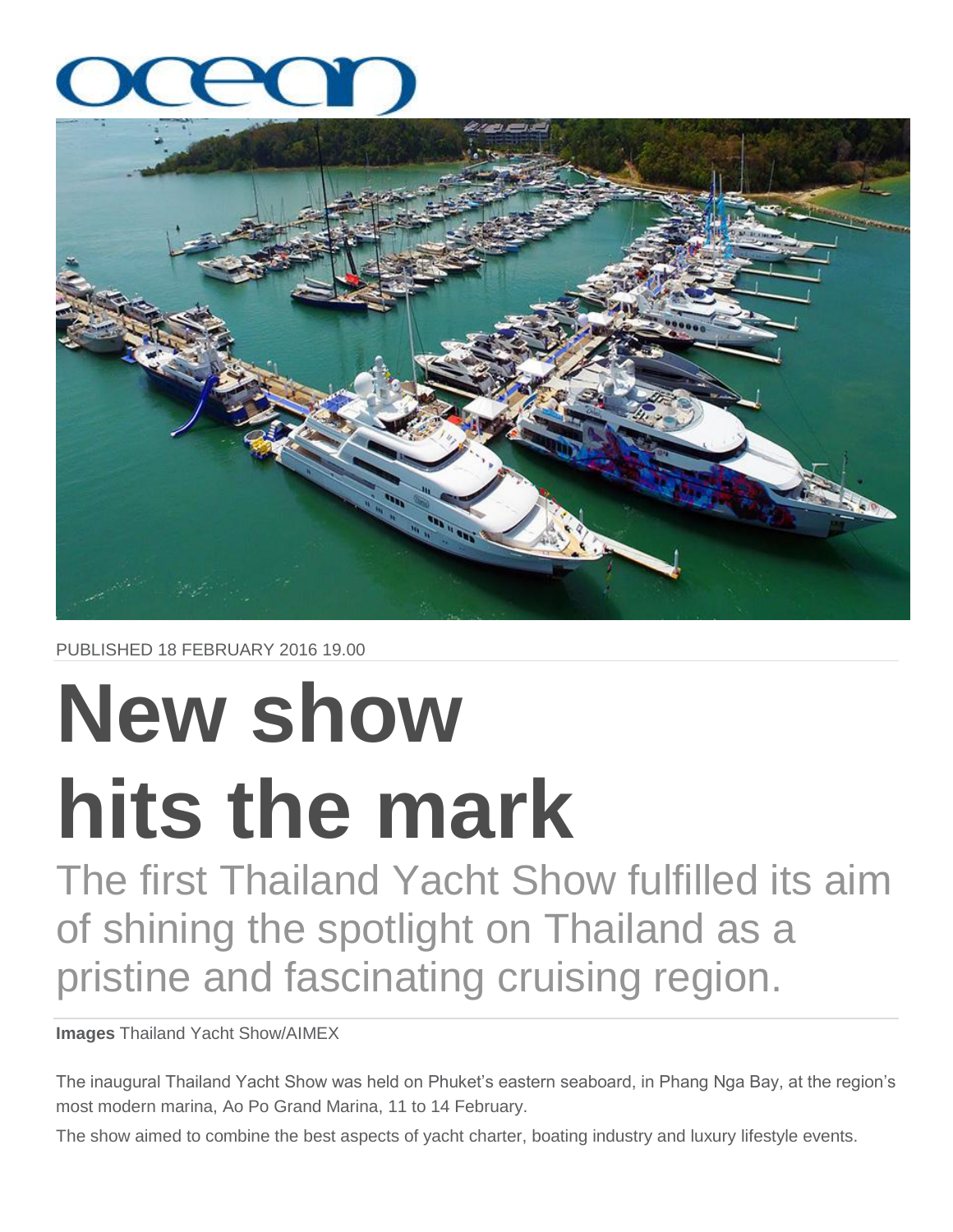At the official opening, Andy Treadwell, Managing Director of the Thailand Yacht Show and creator of the now world-renowned Singapore Yacht Show, acknowledged the invaluable support of the various Government Ministries and the management of host sponsor Ao Po Grand Marina.

"When we first started this project a couple of years ago the business plan that we shared with your Government was to turn Thailand into the principal hub for the yachting industry in South East Asia, with Phuket as its epicentre.

"Our declared mission to help make Thailand and Asia the world"s "third destination" for superyachts (after the Mediterranean and the Caribbean) is now changed. The news that the required VAT on charter yachts entering Thailand will soon be waived opens the doors to all those potential visitors who know about Phuket, and want to visit Thailand and Asia. Asia should now become the "second destination" not the third."



**Ministers and VIPs celebrate the opening of the inaugural Thailand Yacht Show, with Andy Treadwell (fifth from right).**

Guest of Honour for the Official Opening was Deputy Prime Minister General Thanasak Patimaprakorn, accompanied by an entourage of Ministers and Directors from the Marine Department of Thailand, the Ministry of Tourism and Sports, the Tourism Authority of Thailand and the Ministry of Sports.

Treadwell admitted that organising a boat show in a matter of months was no easy feat. "It"s been a rush," he said. "We have put this together in a little over three months – just imagine what we can do with a full year"s promotion and organisation!"

43 sailing and motoryachts were on display ranging from 13 to 73-metres, showcased by respected local dealers and international brokers including Lee Marine, Boat Lagoon Yachting, Simpson Marine, Burgess, Marine Max and MGC Asia, Northrop & Johnson Asia.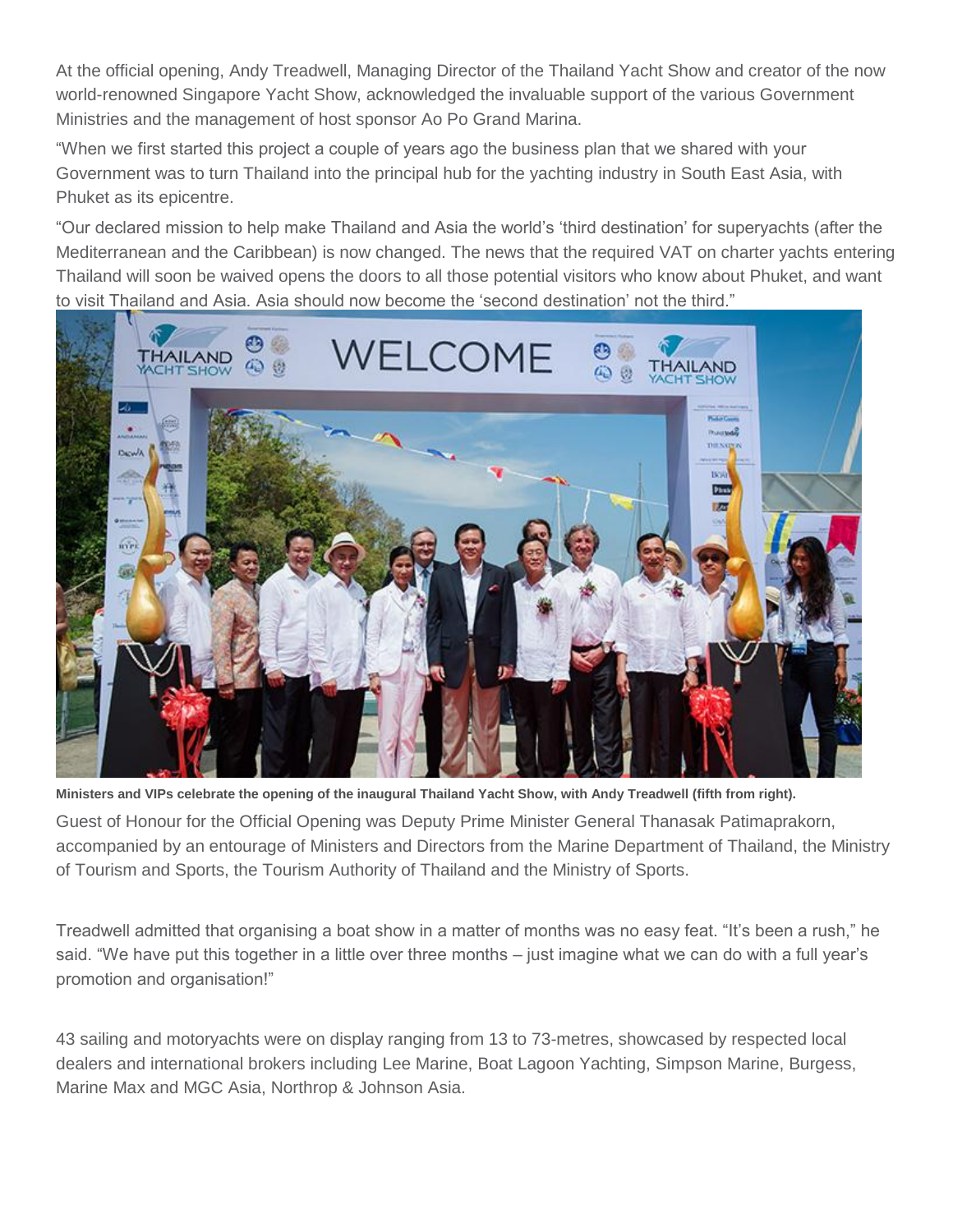

**There was plenty of hands-on fun and demonstrations to create the mood at the Thailand Yacht Show.**

The indoor exhibitors comprised property companies, bespoke furniture manufacturers, cruise charterers and marine equipment suppliers.

According to exhibitors and visitors, the show had a truly "international" feel about it, and achieved its aim of bringing a new standard to Thailand.

"In order to stimulate growth in the leisure marine industry in any strategic location, you have to look further afield. We have to encourage overseas yacht owners to come to discover Asia with their boats, and at the same time persuade wealthy lifestyle-seekers from all over the region to come and try out yachting," commented Treadwell. "TYS is all about visibility, not only locally, but also internationally."

"Quality visitors" and "quality enquiries" are making an impression on the dealers and brokers. "Usually at boat shows in Asia we expect to meet a large number of people who have never been on a boat before, and want to "have a look" out of sheer curiosity," said one of the international-brand brokers. "But here at the very first edition of TYS, we are immediately talking to visitors with genuine interest, who have done the research already, and now want to see what the product really looks like. It's very refreshing."

Leading global superyacht broker, Burgess Yachts reported a number of 'quality inquiries' and potential business generated by the yacht show.

Simpson Marine CEO Mike Simpson said he was delighted to finally see big names and big boats here in Phuket. "This is the first time superyachts have been able to get into a boat show in Phuket, which is the natural first port-of-call for superyachts arriving in Asia," he said.

"This show is the shape of things to come – and they will soon be bigger and better," said Mr Simpson.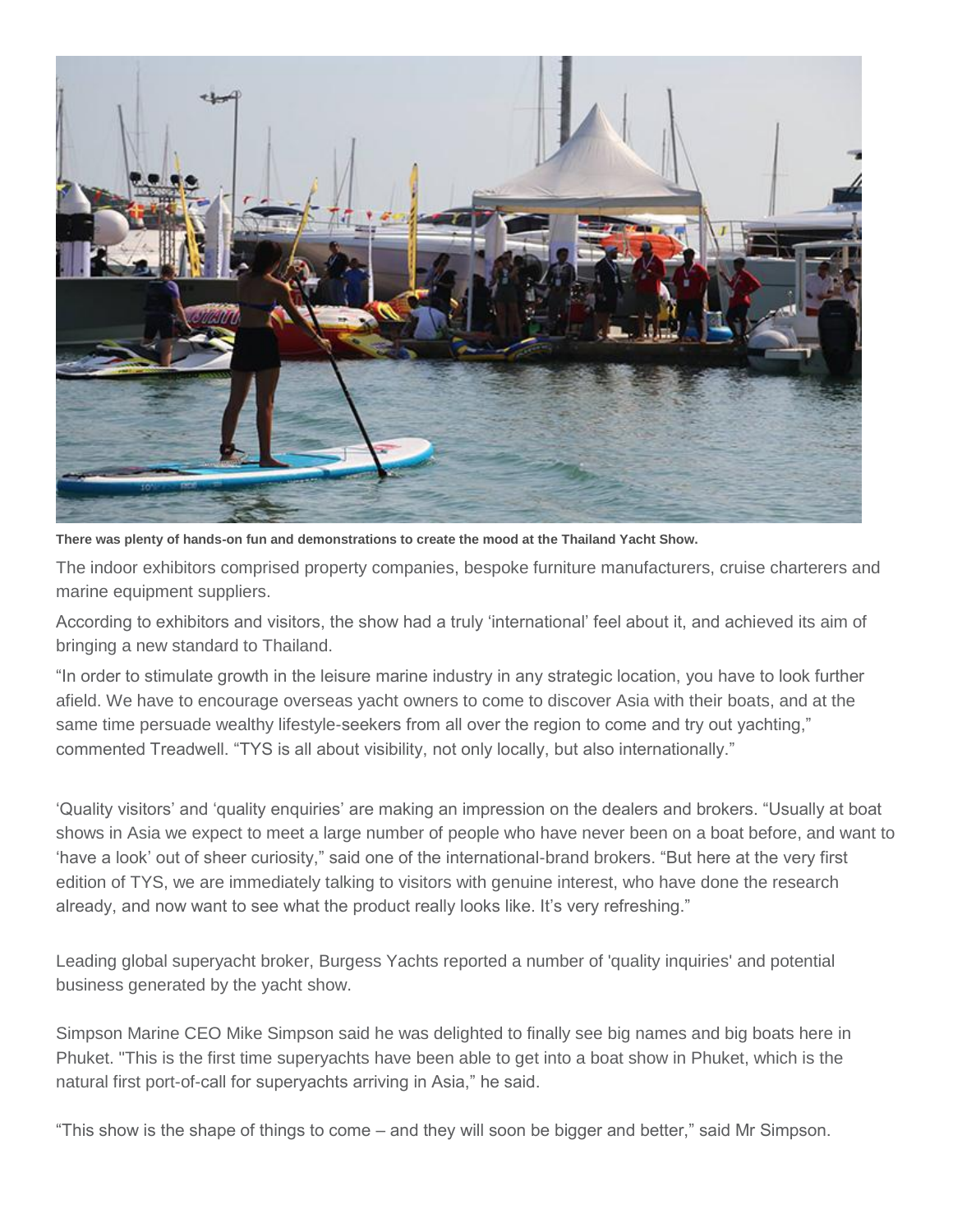

**The team from Lee Marine, from left: Achara Kanghae, Oraphan Holmes, Tassaneeya Pumma, Josh Lee, Founder and CEO of Lee Marine, Danilo and Kuado Cecchini, Martin Holmes, Lee Marine's General Manager.**

J

osh Lee, founder and CEO of Lee Marine, said that the event was a 'proper international show' and was looking forward to a bigger and even better one next year.

According to organisers, the function of a boat show has changed in recent years. The internet has placed huge amounts of information within everyone"s reach: you can find out the full specifications of any boat that takes your fancy just by visiting a website, and it doesn"t take a visit to a boat show to discover the tank capacity of an X-Ray 65. All of which means that boat shows are less technical and more experiential than previously.

At the inaugural Thailand Boat Show, there was plenty of experience being demonstrated at the on-water Demo Platform, with Sea-Doos, JetSurfs, jetskis, stand-up paddle boards and inflatable water toys. One highlight was an eye-popping display of daredevil antics by the reigning Flyboard World Champion, Suksan Tongthai.

Temperatures were exceptionally warm, with water, beer and shade on hand to increase marina-side comfort levels. When the sun went down the party crowd took over the show, with a glamorous VIP reception on board *MY Titania*, and a "Rock the Dock" party.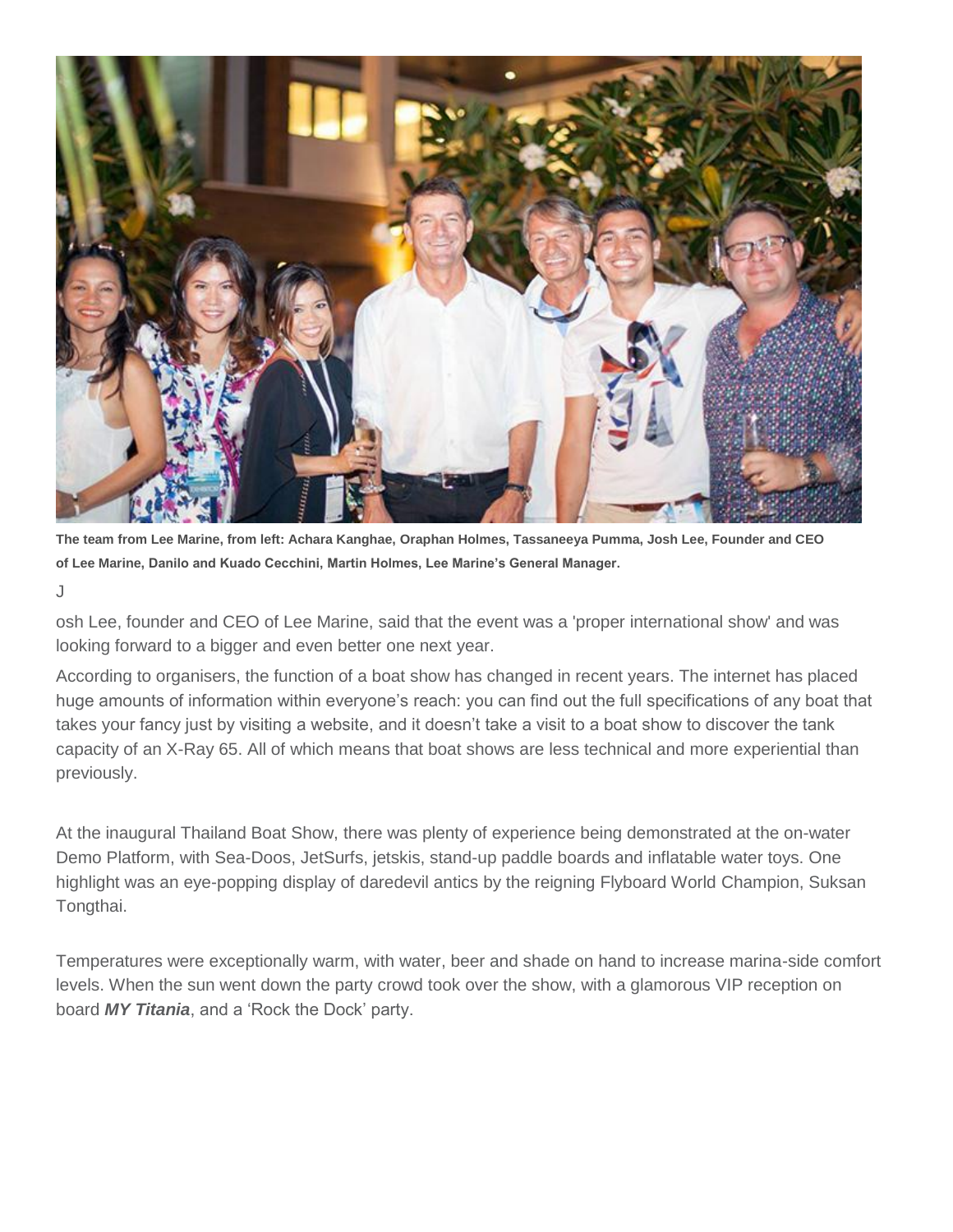

**Lee Marine toasted the opening of new premises.**

Lee Marine celebrated the opening of their new offices at Ao Po Grand Marina, with Founder and CEO Josh Lee acknowledging the huge amount of teamwork that has gone into 30 years in the marine business in Thailand.

Lee Marine had a significant presence at the event, its home turf, displaying the largest fleet of boats in the company"s 18-year history. The impressive line-up included the Pershing 92, 72 and 46, along with the Ferretti 731 and 720. Also being displayed were the Riviera 525 SUV, Riviera 48 Flybridge, Maiora 103, 35-metre Custom Power Catamaran, Sunseeker Manhattan 63 and the Jeanneau Yacht 57.

Simpson Marine displayed a four-yacht line-up including the Monte Carlo Yachts MCY 70, the Lagoon 560 Imagine, Lagoon 620 and the Aicon 85, listed for brokerage.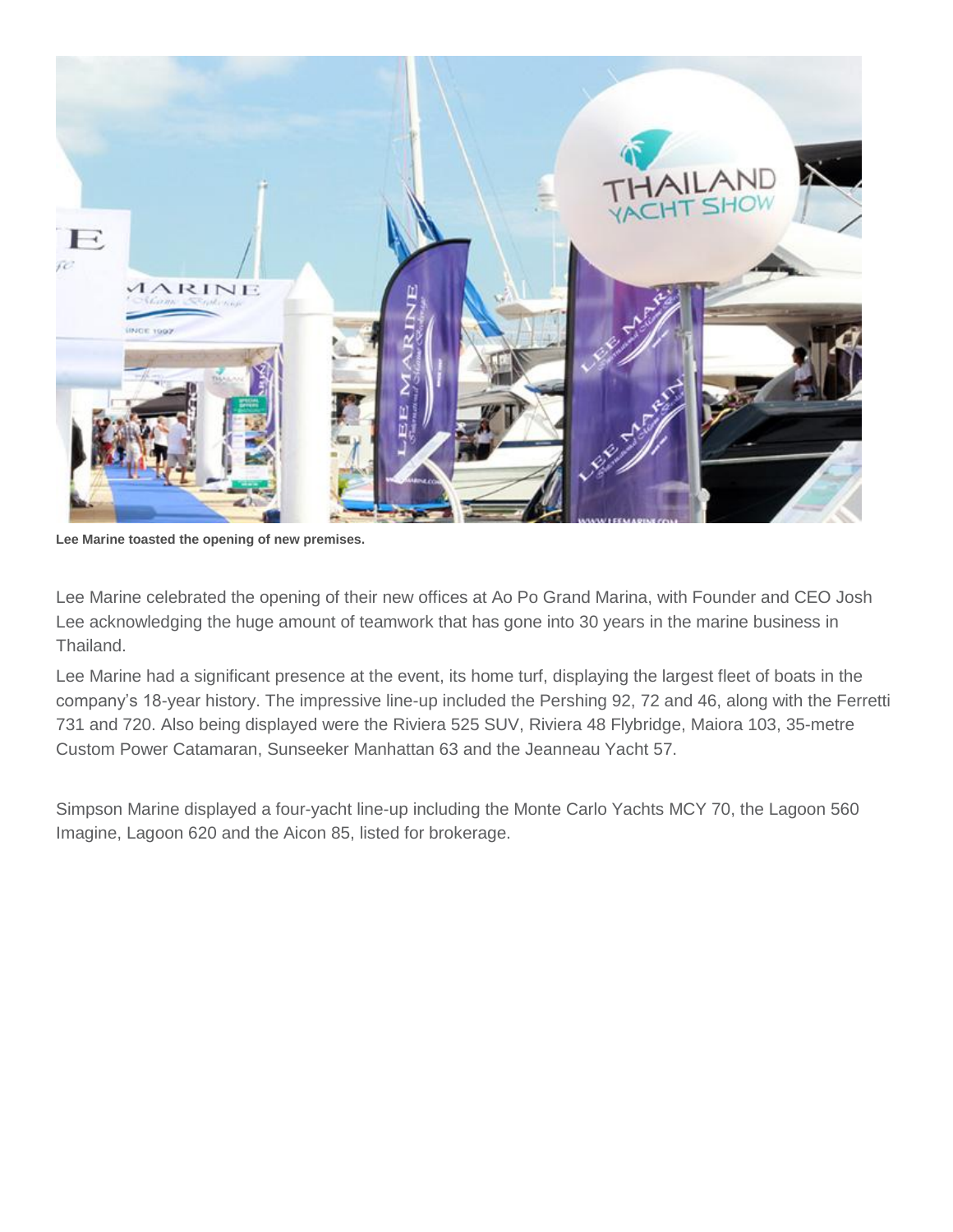

**Simpson Marine had the impressive MCY 70 on display, among other models.**

Superyacht Australia and key industry stakeholders from Australia visited the show, and were keynote speakers at the Thailand Yacht Forum held immediately prior. CEO of Superyacht Australia, MaryAnne Edwards presented on the superyacht industry in Australia and the importance of the region providing a consistent message to the global superyacht fleet.

"It is fantastic to see this event supported by the Thailand Government and I must congratulate Andy Treadwell on his initiative to put on this forum and yacht show," she said. "We are looking forward to the opportunity to network with the Thailand superyacht industry and support their efforts to drive reform of their charter regulations.

"The key focus being to simplify crew visas and waive the current tax on importation. It certainly appears the industry has the support of government. If this goes through it will be good for the whole region."

The Forum was well attended by Thailand industry stakeholders and key Government representatives. There was robust discussion regarding issues affecting the Thailand industry.

Following the forum was a networking event at Yacht Haven Marina partnered by Austrade, Superyacht Australia and Sevenstar Yacht Transport. There was Australian food and wine with plenty of information available on Australia"s capabilities in the global superyacht sector.

The event was well attended and provided an excellent platform for networking with key players in the Thailand superyacht industry. Paul Robilliard, the Australian Ambassador to Thailand attended the event and spoke about the importance of the Thailand-Australian relationship in this industry and the opportunities that are present going forward.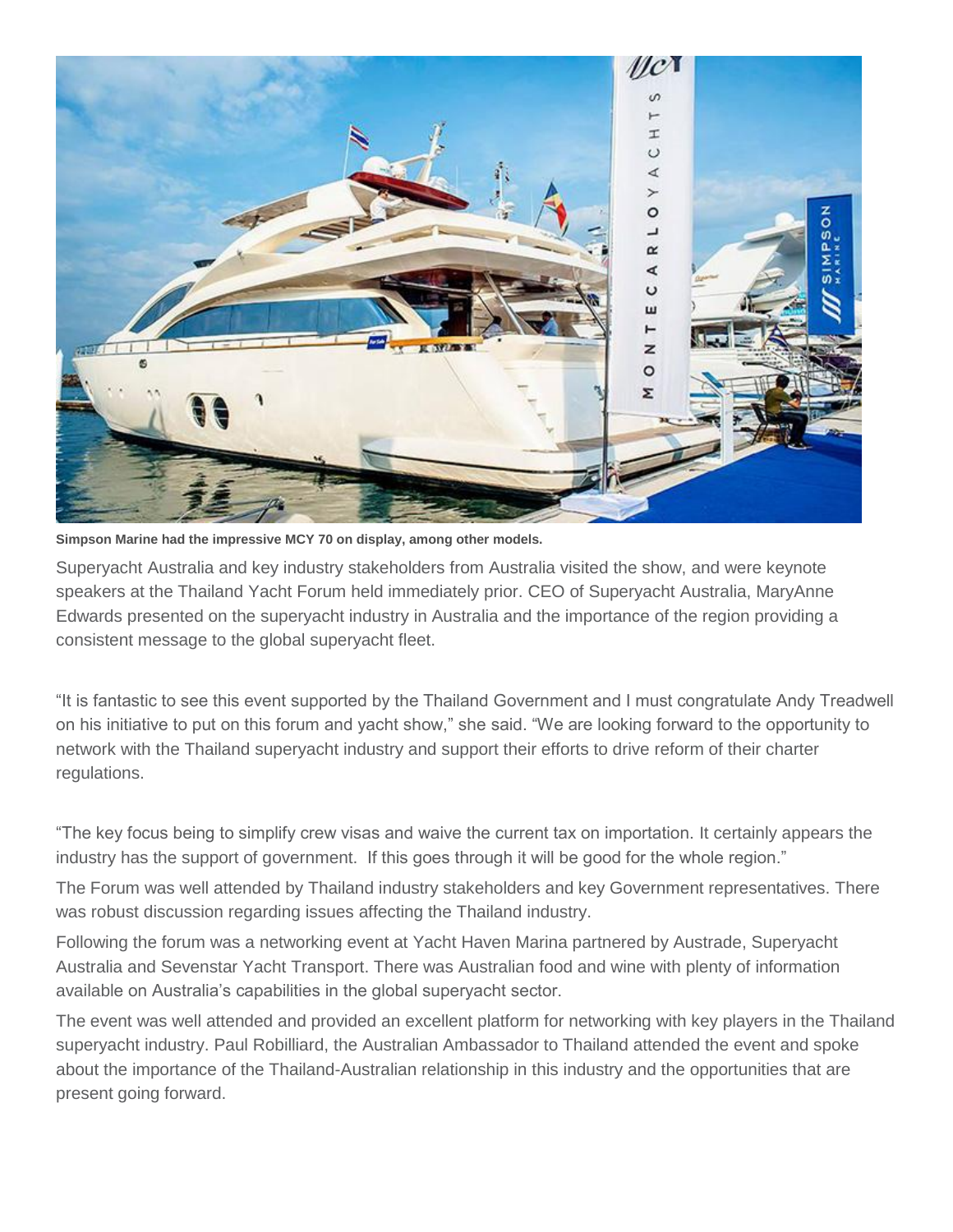

**Paul Robilliard - Australian Ambassador to Thailand, MaryAnne Edwards - CEO Superyacht Australia and Andy Treadwell - Managing Director Thailand Yacht Show.**

Australian companies present at the Thailand Yacht Show are Australian Marine Wholesale, AwlGrip, Carter Marine Agencies, Rivergate Marina and Shipyard, Sevenstar Yacht Transport and Superyacht Solutions. Steve Fisher, from Rivergate Marina is a seasoned show visitor, attending most of the world"s major superyacht events.

"We attend specifically to reconnect with past customers and to inform the wider Superyacht Fleet of the Superyacht quality facilities, services and capabilities, available in Brisbane and Australia," he explained.

"The Thailand Yacht Show was well run, presented beautifully and as a first up entry into the Superyacht Show market, the event impressed. The venue is first rate and the island amenity and range of eating areas and bars was impressive. One just needs to be ready for the fact that it is Thailand and it"s hot! A large light coloured umbrella, for personal shade, would be a good addition to your travel pack for next year"s show."

Fisher confirmed Rivergate will attend next year"s edition, and he said he believes more and more superyachts will embrace this show in the years to come, particularly if Thailand changes its charter rules to embrace the open door superyacht approach that has been adopted in Fiji and Tahiti.